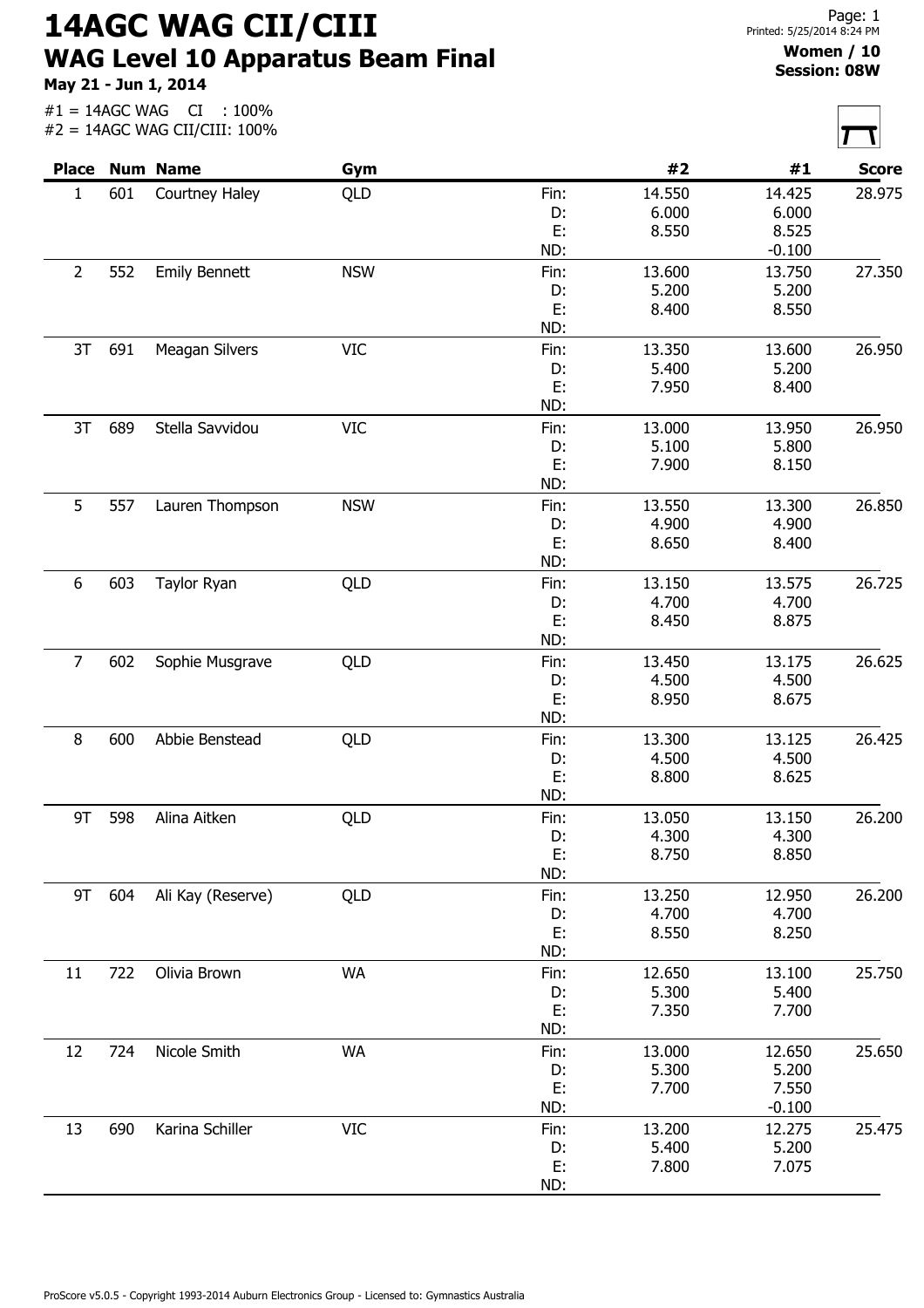14AGC WAG CII/CIII WAG Level 10 Apparatus Beam Final

May 21 - Jun 1, 2014

## Women / 10 Session: 08W

|     |     | Place Num Name               | Gym        |            | #2                | #1              | <b>Score</b> |
|-----|-----|------------------------------|------------|------------|-------------------|-----------------|--------------|
| 14  | 688 | Nicole Quine                 | <b>VIC</b> | Fin:       | 12.025            | 13.350          | 25.375       |
|     |     |                              |            | D:         | 4.400             | 4.900           |              |
|     |     |                              |            | E:         | 7.625             | 8.450           |              |
|     |     |                              |            | ND:        |                   |                 |              |
| 15  | 630 | Olivia Burnett               | <b>TAS</b> | Fin:       | 13.650            | 11.375          | 25.025       |
|     |     |                              |            | D:         | 5.400             | 4.800           |              |
|     |     |                              |            | E:<br>ND:  | 8.350<br>$-0.100$ | 6.575           |              |
| 16  | 599 | Natalie Bennison             | QLD        | Fin:       | 12.100            | 12.775          | 24.875       |
|     |     |                              |            | D:         | 3.600             | 4.300           |              |
|     |     |                              |            | E:         | 8.500             | 8.575           |              |
|     |     |                              |            | ND:        |                   | $-0.100$        |              |
| 17  | 553 | Breeanna Carter              | <b>NSW</b> | Fin:       | 12.525            | 12.175          | 24.700       |
|     |     |                              |            | D:         | 4.000             | 4.000           |              |
|     |     |                              |            | E:         | 8.525             | 8.175           |              |
|     |     |                              |            | ND:        |                   |                 |              |
| 18T | 606 | Monica Slack (Reserve)       | QLD        | Fin:       | 13.025            | 11.300          | 24.325       |
|     |     |                              |            | D:         | 4.600             | 3.500           |              |
|     |     |                              |            | E:         | 8.425             | 7.800           |              |
|     |     |                              |            | ND:        |                   |                 |              |
| 18T | 686 | Christie Donaghey            | VIC        | Fin:<br>D: | 12.000<br>5.000   | 12.325<br>4.800 | 24.325       |
|     |     |                              |            | E:         | 7.000             | 7.525           |              |
|     |     |                              |            | ND:        |                   |                 |              |
| 20  | 723 | Nicole De Vries              | <b>WA</b>  | Fin:       | 12.375            | 11.700          | 24.075       |
|     |     |                              |            | D:         | 4.200             | 4.200           |              |
|     |     |                              |            | E:         | 8.175             | 7.500           |              |
|     |     |                              |            | ND:        |                   |                 |              |
| 21  | 687 | Taylah Laval                 | <b>VIC</b> | Fin:       | 11.850            | 12.100          | 23.950       |
|     |     |                              |            | D:         | 3.800             | 3.800           |              |
|     |     |                              |            | E:         | 8.050             | 8.300           |              |
|     |     |                              |            | ND:        |                   |                 |              |
| 22  | 607 | Breanna Walker (Reserve) QLD |            | Fin:       | 12.600            | 11.225          | 23.825       |
|     |     |                              |            | D:         | 4.300             | 3.600           |              |
|     |     |                              |            | E:<br>ND:  | 8.300             | 7.625           |              |
| 23  | 554 | Breanna Hale                 | <b>NSW</b> | Fin:       | 13.150            | 10.475          | 23.625       |
|     |     |                              |            | D:         | 4.900             | 3.900           |              |
|     |     |                              |            | E:         | 8.250             | 6.575           |              |
|     |     |                              |            | ND:        |                   |                 |              |
| 24  | 617 | Jessica Sammells             | <b>SA</b>  | Fin:       | 11.925            | 11.600          | 23.525       |
|     |     |                              |            | D:         | 3.600             | 3.600           |              |
|     |     |                              |            | E:         | 8.325             | 8.000           |              |
|     |     |                              |            | ND:        |                   |                 |              |
| 25  | 555 | Stephanie Magiros            | <b>NSW</b> | Fin:       | 11.525            | 11.250          | 22.775       |
|     |     |                              |            | D:         | 3.500             | 3.500           |              |
|     |     |                              |            | E:         | 8.025             | 7.750           |              |
|     |     |                              |            | ND:        |                   |                 |              |
| 26  | 605 | Larissa Lum (Reserve)        | QLD        | Fin:       | 11.375            | 11.175          | 22.550       |
|     |     |                              |            | D:         | 3.000             | 3.000           |              |
|     |     |                              |            | E:         | 8.375             | 8.175           |              |